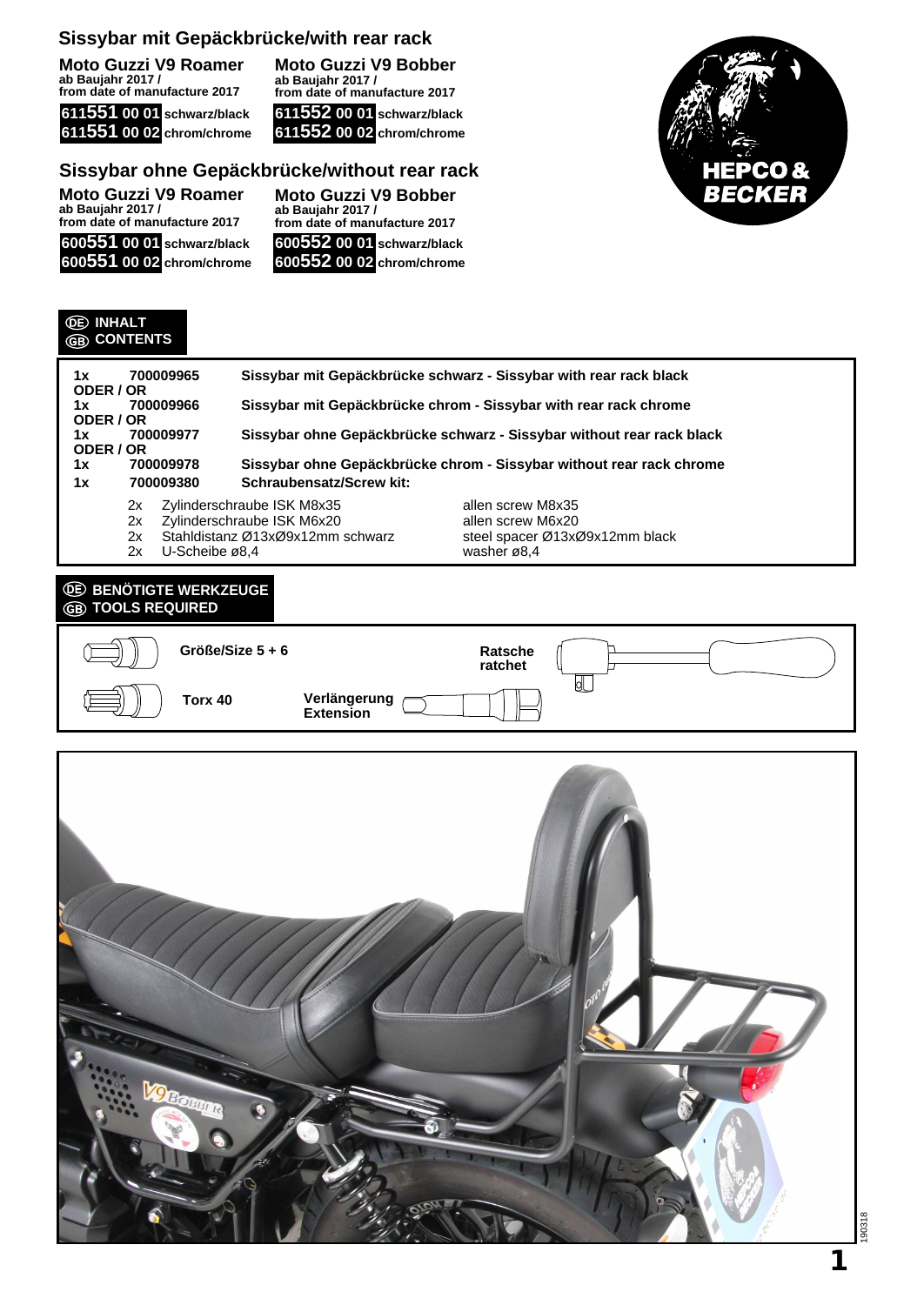**Moto Guzzi V9 Roamer ab Baujahr 2017 / from date of manufacture 2017**



**Moto Guzzi V9 Bobber ab Baujahr 2017 / from date of manufacture 2017 611552 00 01 schwarz/black 611552 00 02 chrom/chrome**

**Moto Guzzi V9 Bobber**

**from date of manufacture 2017 600552 00 01 schwarz/black 600552 00 02 chrom/chrome**

**ab Baujahr 2017 /**

## **Sissybar ohne Gepäckbrücke/without rear rack**

**Moto Guzzi V9 Roamer ab Baujahr 2017 / from date of manufacture 2017 600551 00 01 schwarz/black**

**600551 00 02 chrom/chrome**

#### **WICHTIG GB** IMPORTANT

**Die Voraussetzung für die Montage ist natürlich eine gewisse technische Erfahrung. Wenn Sie sich nicht sicher sind, wie man eine bestimmte Arbeit ausführt, sollten Sie diese Ihrer Fachwerkstatt überlassen. Ziehen sie alle zugänglichen Schrauben zuerst nur locker an. Nachdem alles montiert ist, werden die Schrauben dann auf das entsprechende Anzugsmoment festgezogen. Dadurch wird sichergestellt, dass das Produkt spannungsfrei angebaut ist. Anzugsmomente beachten! Nach der Montage alle Verschraubungen auf festen Sitz kontrollieren!**

**Of course, the assembly requires a certain technical experience. If you are not sure how to execute a determined action, you should ask your local distributor to do it. First, tighten all screws only loosely. After mounting all parts, the screws should be tightened to the torque specified. This guarantees, that the product is mounted without tension. Observe the tightening torques of the manufacturer! Control all screw connections after the assembling for tightness!**

### **VORBEREITUNG GB PREPARING**

Die Originalschrauben der oberen Federbeinbefestigung sowie die hinteren Schrauben rechts und links der Heckkotflügelbefestigung entfernen, diese entfallen.

Dismantle the original screws of the top bolting of the strut. Dismantle the rear screws of the fender bolting left and right. All screws are obsolete.



#### *<u>OD</u>* MONTAGEANLEITUNG **MOUNTING INSTRUCTIONS**

Montage der Gepäckbrücke rechts und links hinten: Die Montage erfolgt mit den Zylinderschrauben M8x35 sowie den U- Scheiben Ø8,4 in den nun freien Gewindebohrungen am Heck. Zwischen Lasche und Rahmen die Stahldistanz Ø13xØ9x12mm fügen.

Fastening of the rear rack rear left and right: With allen screws M8x35 and washers Ø8,4 in the now free borings at the fender. Add steel spacer Ø13xØ9x12mm between frame and rack.





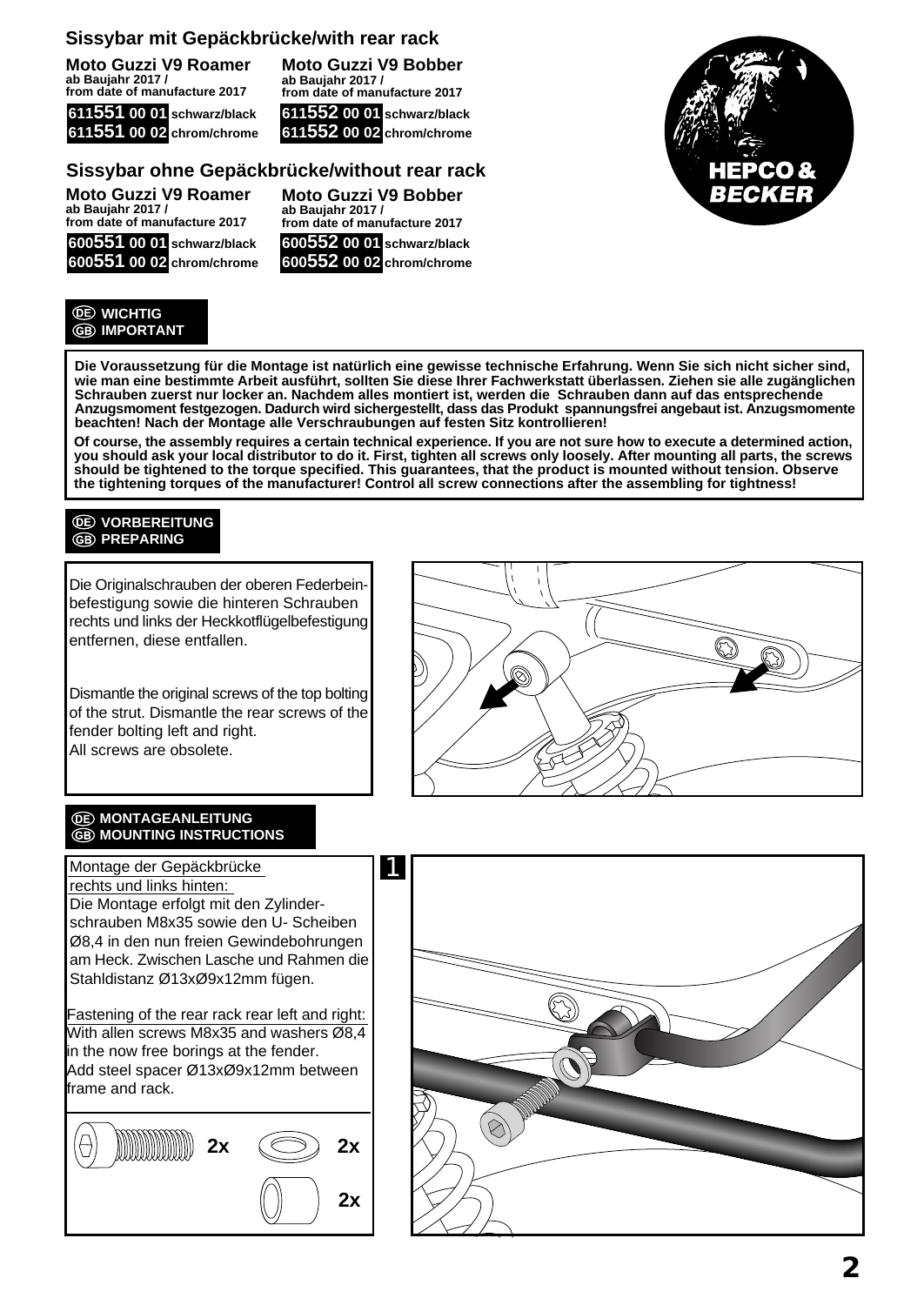**Moto Guzzi V9 Roamer ab Baujahr 2017 / from date of manufacture 2017**

|  | 611551 00 01 schwarz/black |
|--|----------------------------|
|  | 611551 00 02 chrom/chrome  |

**Moto Guzzi V9 Bobber ab Baujahr 2017 / from date of manufacture 2017 611552 00 01 schwarz/black 611552 00 02 chrom/chrome**

# **Sissybar ohne Gepäckbrücke/without rear rack**

**Moto Guzzi V9 Roamer ab Baujahr 2017 / from date of manufacture 2017 600551 00 01 schwarz/black 600551 00 02 chrom/chrome**

**Moto Guzzi V9 Bobber ab Baujahr 2017 / from date of manufacture 2017 600552 00 01 schwarz/black 600552 00 02 chrom/chrome**



#### *C***E** MONTAGEANLEITUNG **B** MOUNTING INSTRUCTIONS

Montage der Gepäckbrücke rechts und links vorne : Die Montage erfolgt mit den Zylinderschrauben M6x20 in den nun freien Gewindebohrungen am Federbein mit der Originalscheibe.

Fastening of the rear rack front left and right: With allen screws M6x20 and original washer in the now free borings at the strut.







**Nach der Montage alle Verschraubungen auf festen Sitz kontrollieren ! Abgebaute Teile wieder montieren. Bitte beachten Sie unsere beigefügten Serviceinformationen. Control all screw connections after the assembling for tightness! Reassemble the dismanteled parts. Please notice our enclosed service information.**